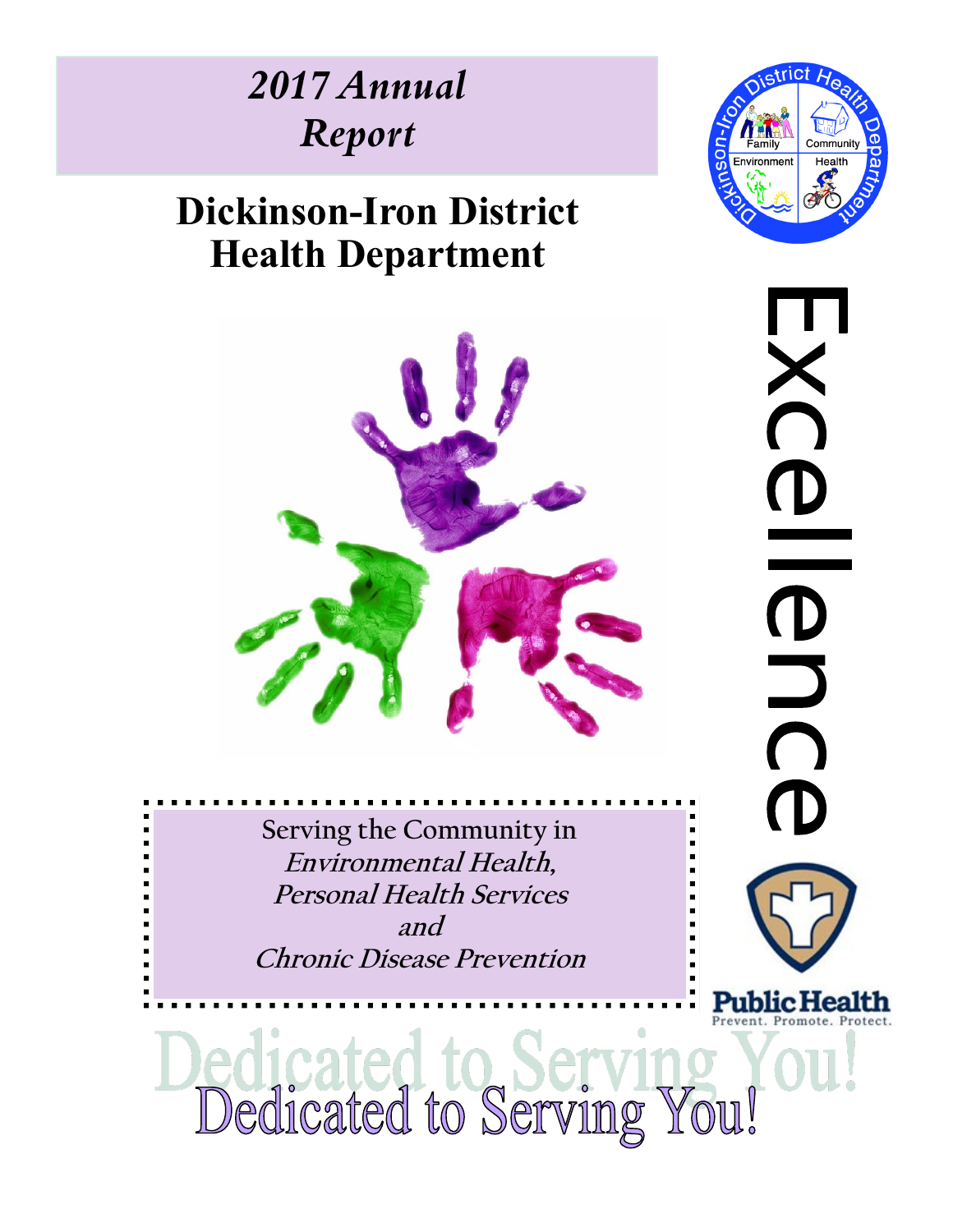### *Our Mission:*

## *"To assure the highest possible level of health for the people of the communities we serve."*

### **Health Department Administration**

Daren Deyaert, RS, BS Director/Health Officer

Teresa Frankovich, MD, MPH Medical **Director** 

> Ruth Manier, RN, BSN Community Health Services Director

> > Tina Edlund Finance Director

**Address:** 601 Washington Ave. Iron River, MI 49935 and 818 Pyle Drive Kingsford, MI 49802

> **Phone:**  (906) 265-9913 (906) 774-1868

**Fax:**  (906) 265-2950 (906) 774-9910

#### **We're on the web! www.didhd.org**

### Serving you since 1936

### **Dickinson-Iron District Board of Health**

Joe Stevens, Chair Tim Aho, Vice Chair Jim Brennan Barbara Kramer Sharon Leonoff

*"An ounce in prevention is worth a pound in cure."* 

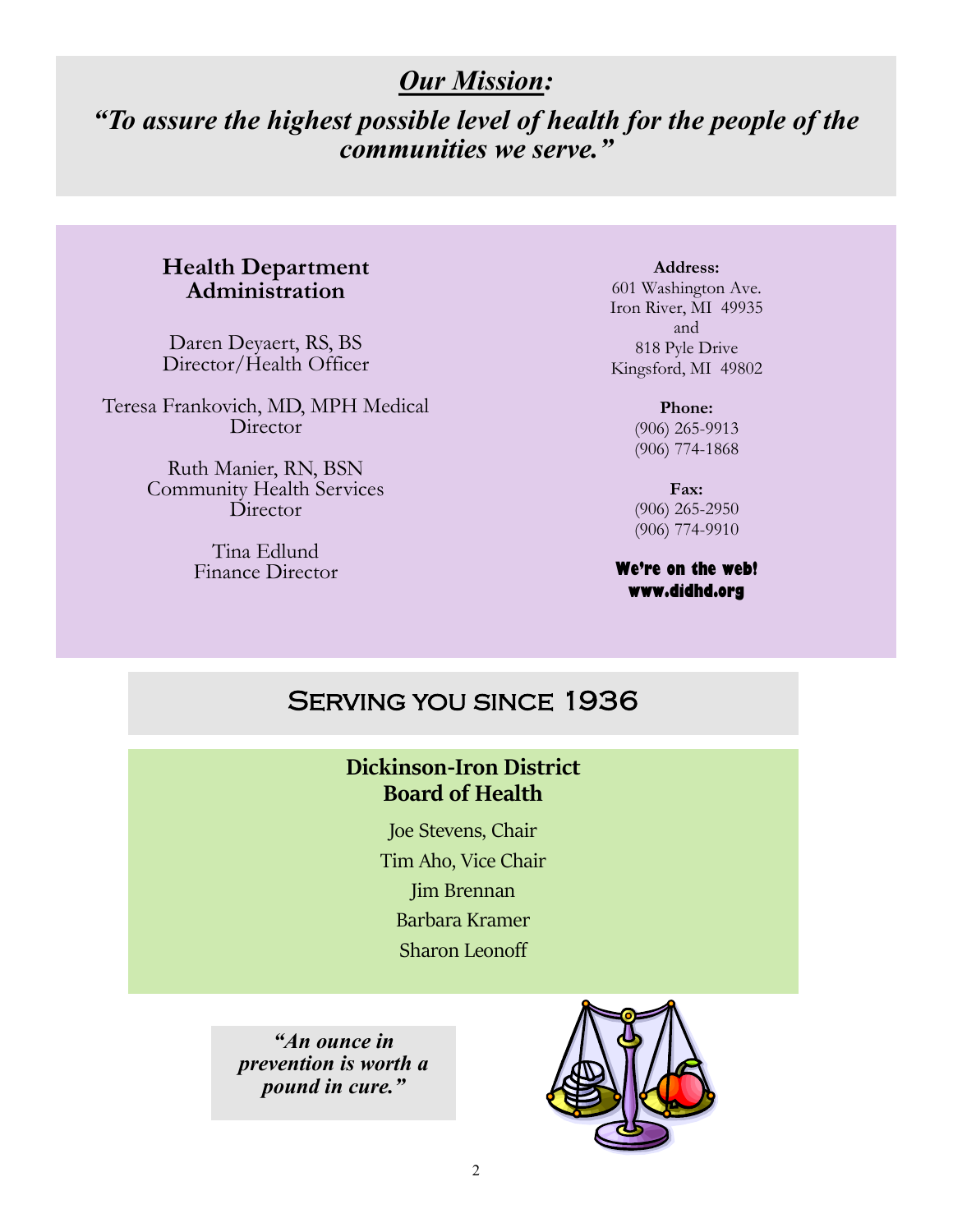*Public Health Programs Environmental Health Programs*

The health department provides a wide range of services to the general public and special populations. A few of the agency's programs are highlighted below:

**Seasonal Flu Shots:** The Health Department led large-scale community clinics for seasonal flu shots in both Dickinson and Iron Counties, in partnership with two hospitals, four schools and Beacon Ambulance. We also had local nurse volunteers and students from schools and colleges.

**WIC:** In 2017, the Women, Infants and Children Program provided nutrition education and supplemental food benefits for more than 1022 infants, children and pregnant, post-partum and



breast-feeding women per month.

**MIHP:** The Maternal Infant Health Program conducted 1,813 visits by registered nurses, registered dietitians and social workers to high-needs families with pregnancies or infants.



**Hearing and Vision Screening:** More than 4,719 hearing and vision screenings were conducted in preschools and K-12 schools throughout both counties.

### **Family Planning:**

Family planning clinics in the agency's two offices served 672 clients in 2017, providing clinical exams, education, communicable disease testing and free or affordable birth control.

**BCCCP:** Through the Breast and Cervical Cancer Control Program,  $\overline{9}$  low-to-moderate income women age

40-64 received breast and pelvic exams, pap tests, mammograms, and follow-up treatment as needed.

#### **Immunizations:**

5,256 vaccines were administered to 3,069 clients.



Environmental health (EH) programs prevent illness from contaminated food, water and other environmental sources.

Permitting, inspections, education, and when necessary, enforcement actions protect the public's health.

A few of the EH programs are highlighted below:

**FOOD SAFETY PROGRAM:** The focus of the food program is to assure a safe, clean food product for the public through regular inspections and education. Efforts in this program are key elements in assuring the meals we consume outside of the home are safe. Agen-



cy sanitarians conducted 561 evaluations at restaurants, schools and temporary food events in 2017.

### **ON-SITE SEWAGE DISPOSAL**

**MANAGEMENT:** One of the most important methods of preventing the spread of disease and viral infection is the proper treatment of human wastewater. This program provides guidance and oversight for onsite sewage disposal. Site and soil assessments, construction permitting, and inspections are conducted by Health Department sanitarians to prevent environmental contamination. In 2017, 126 construction permits were issued for new on-site sewage systems.

#### **PRIVATE & NON-COMMUNITY WATER:**

A fundamental objective of public health met by these programs is the protection of our lakes, streams and the water we drink. Sanitarians monitor the



quality of non-community public water supplies such as schools, restaurants and campgrounds. Last year, construction permits for 67 new wells were issued to ensure well construction and water quality requirements were met.